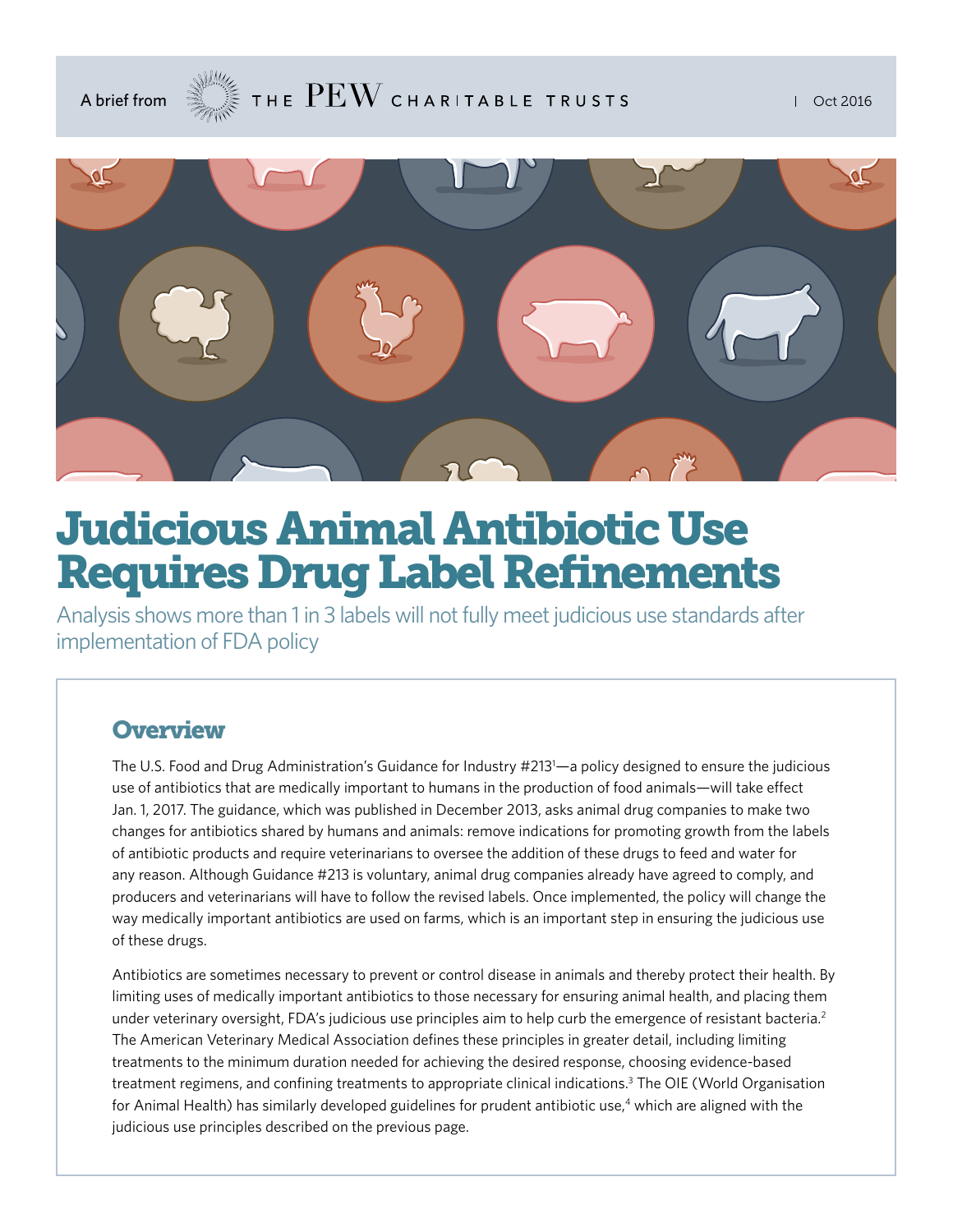### What are antibiotic drug labels and why are some problematic?

Animal drugs, including antibiotics, have label instructions that define their allowable uses. These instructions are part of the FDA approval process and specify a drug's indication of use (the health problems to be addressed) and the treatment regimen, including administration route, dosage, dosing frequency, and duration.

To evaluate whether antibiotic labels are consistent with judicious use principles, Pew reviewed the labels of all currently approved, medically important antibiotics for food animals in the United States. As Guidance #213 is implemented, growth promotion will either be removed from the product label, or the product will be withdrawn from the market. Therefore, for the purposes of this analysis, growth promotion claims were excluded. (See methodology.)

The analysis found that even after the policy changes take effect, a number of labels will remain problematic and some injudicious uses may persist. Of the 389 labels for medically important antibiotics,<sup>5</sup> about 240 define the conditions for use in a manner consistent with judicious use principles. However, more than 140 labels do not fully meet FDA's judicious use standards, and around three-quarters of these potentially problematic labels are for pioneer (brand name or patented) drugs. This is an important distinction, because the label of a generic drug has to reflect that of the pioneer drug on which it is based. More than half of the problematic labels do not contain a growth promotion claim and therefore will not be affected by, or potentially removed from market because of, the policy changes mandated by Guidance #213.

This is important because some drug companies may choose to completely withdraw certain affected drugs from the market rather than revise their labels to remove growth promotion claims. Even in the unlikely event that every drug company decides to completely withdraw all labels that include growth promotion claims, almost half of the labels identified in this analysis that continue to promote other problematic uses would remain on the market.

Of the 389 labels, over 100 lack adequate restrictions on the duration of use, several labels do not specify a narrowly defined dosage, and 80 labels raise concerns about whether the specified indication is judicious. (See Tables 1 and 2.) FDA is responsible for ensuring that all labels of marketed, medically important antibiotics reflect current judicious use principles. This includes placing maximum durations on use, clearly specifying indications, and providing appropriate dosing instructions.

# Duration of use

Judicious use requires that antibiotics be used only as long as needed to achieve the desired effect. Labels that permit uses of medically important antibiotics for open-ended or undefined durations are inconsistent with this<sup>6</sup> and should be revised so that the duration is appropriately limited. In fact, while most labels specify clear duration limits and almost all specify periods of less than three weeks, almost 30 percent of the labels list open-ended or undefined durations of use. Tylosin and tetracyclines (e.g., chlortetracycline, oxytetracycline) are the most common antibiotics with labels lacking a defined duration. (See Figure 1.)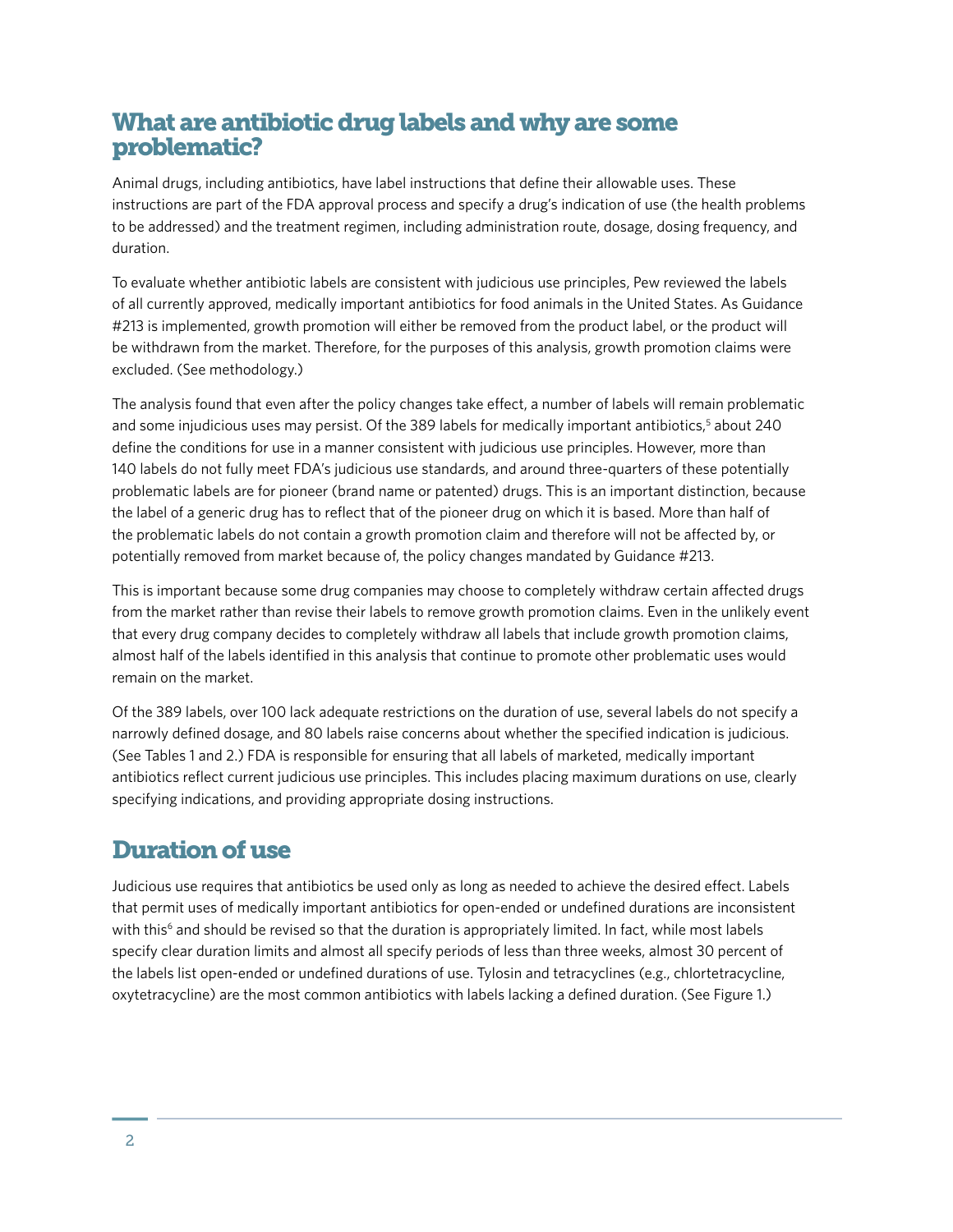### Table 1 More Than 140 Antibiotic Labels Have Problematic Durations and/or Indications

Number of labels after Guidance #213 takes effect, by total and food animal species

|                                                                                | No duration limit* |                |              |                    |                                                 |                                                       |                                     |                           |                                   |  |  |  |
|--------------------------------------------------------------------------------|--------------------|----------------|--------------|--------------------|-------------------------------------------------|-------------------------------------------------------|-------------------------------------|---------------------------|-----------------------------------|--|--|--|
|                                                                                | <b>Total</b>       | Feed           | Water        | Other <sup>†</sup> | Prevention<br>and control of<br>early mortality | <b>Maintenance</b><br>of weight<br>gains <sup>#</sup> | Prevention<br>in times of<br>stress | <b>Liver</b><br>abscesses | Total<br>problematic <sup>s</sup> |  |  |  |
| If all drug companies only remove growth promotion claims from drug labels     |                    |                |              |                    |                                                 |                                                       |                                     |                           |                                   |  |  |  |
| All species <sup>§</sup>                                                       | 110                | 88             | 2            | 20                 | $\overline{7}$                                  | 23                                                    | $\overline{4}$                      | 46                        | 143                               |  |  |  |
| <b>Chicken</b>                                                                 | 41                 | 39             | 2            | $\mathbf{O}$       | $7\overline{ }$                                 | $\mathbf{1}$                                          | $\mathbf{1}$                        | $\overline{\phantom{a}}$  | 50                                |  |  |  |
| Cattle                                                                         | 59                 | 40             | 2            | 17                 | $\sim$ $\sim$                                   | 10                                                    | $\mathbf{u}$                        | 46                        | 81                                |  |  |  |
| Swine                                                                          | 35                 | 23             | $\mathbf{1}$ | 11                 | $\qquad \qquad -$                               | 11                                                    | 3                                   | $\overline{\phantom{a}}$  | 38                                |  |  |  |
| <b>Turkey</b>                                                                  | 9                  | 5              | 2            | 2                  | 6                                               | $\mathbf{1}$                                          | $\mathbf{1}$                        | $\sim$ $\sim$             | 17                                |  |  |  |
| <b>Minor food</b><br>animal species <sup>#</sup>                               | 11                 | 9              | $\circ$      | $\overline{2}$     | $-$                                             | $\sim$                                                | $-$                                 |                           | 11                                |  |  |  |
| If all drug companies withdraw entire drug labels with growth promotion claims |                    |                |              |                    |                                                 |                                                       |                                     |                           |                                   |  |  |  |
| All species <sup>§</sup>                                                       | 43                 | 21             | 2            | 20                 | $\overline{7}$                                  | 17                                                    | $\mathbf{1}$                        | $\overline{2}$            | 63                                |  |  |  |
| Chicken                                                                        | 14                 | 12             | 2            | $\circ$            | $\overline{7}$                                  | $\mathbf{1}$                                          | $\circ$                             | $\overline{\phantom{a}}$  | 22                                |  |  |  |
| Cattle                                                                         | 24                 | 5              | 2            | 17                 | $\sim$ $\sim$                                   | 10                                                    | $\mathbf{u}$                        | $\overline{2}$            | 34                                |  |  |  |
| <b>Swine</b>                                                                   | 20                 | 8              | $\mathbf{1}$ | 11                 | --                                              | 5                                                     | $\mathbf{1}$                        | $\qquad \qquad -$         | 21                                |  |  |  |
| <b>Turkey</b>                                                                  | 6                  | $\overline{2}$ | 2            | 2                  | 6                                               | $\mathbf{1}$                                          | $\circ$                             | $\sim$ $\sim$             | 13                                |  |  |  |
| <b>Minor food</b><br>animal species <sup>#</sup>                               | $3^{\parallel}$    | $\mathbf{1}$   | $\circ$      | $\overline{2}$     | $- -$                                           | $-$                                                   | $\qquad \qquad -$                   | $-$                       | 3                                 |  |  |  |

In compliance with Guidance #213, animal drug sponsors are expected to voluntarily remove growth promotion claims from their labels by Jan. 1, 2017. In some cases, drug labels will be altered only to remove the growth promotion claim; in others, drug companies may completely remove the affected labels from the market.

- $^+$  "Other routes" includes all drugs not captured under feed or water—for example, those administered by injection.
- ‡ Refers to label indication "maintenance of weight gain during times of disease or stress" and is distinct from what FDA considers a growth promotion claim (i.e., "increased rate of weight gain and improved feed efficiency").
- § Some labels are problematic in more than one respect and can contain indications for multiple species, therefore totals do not indicate the sum of rows.
- || Labels for tetracycline, chlortetracycline, oxytetracycline, penicillin, and/or the combination of neomycin and oxytetracycline.
- # Minor food animal species includes the following: sheep, goat, duck, quail, pheasant, and chukar partridges.

© 2016 The Pew Charitable Trusts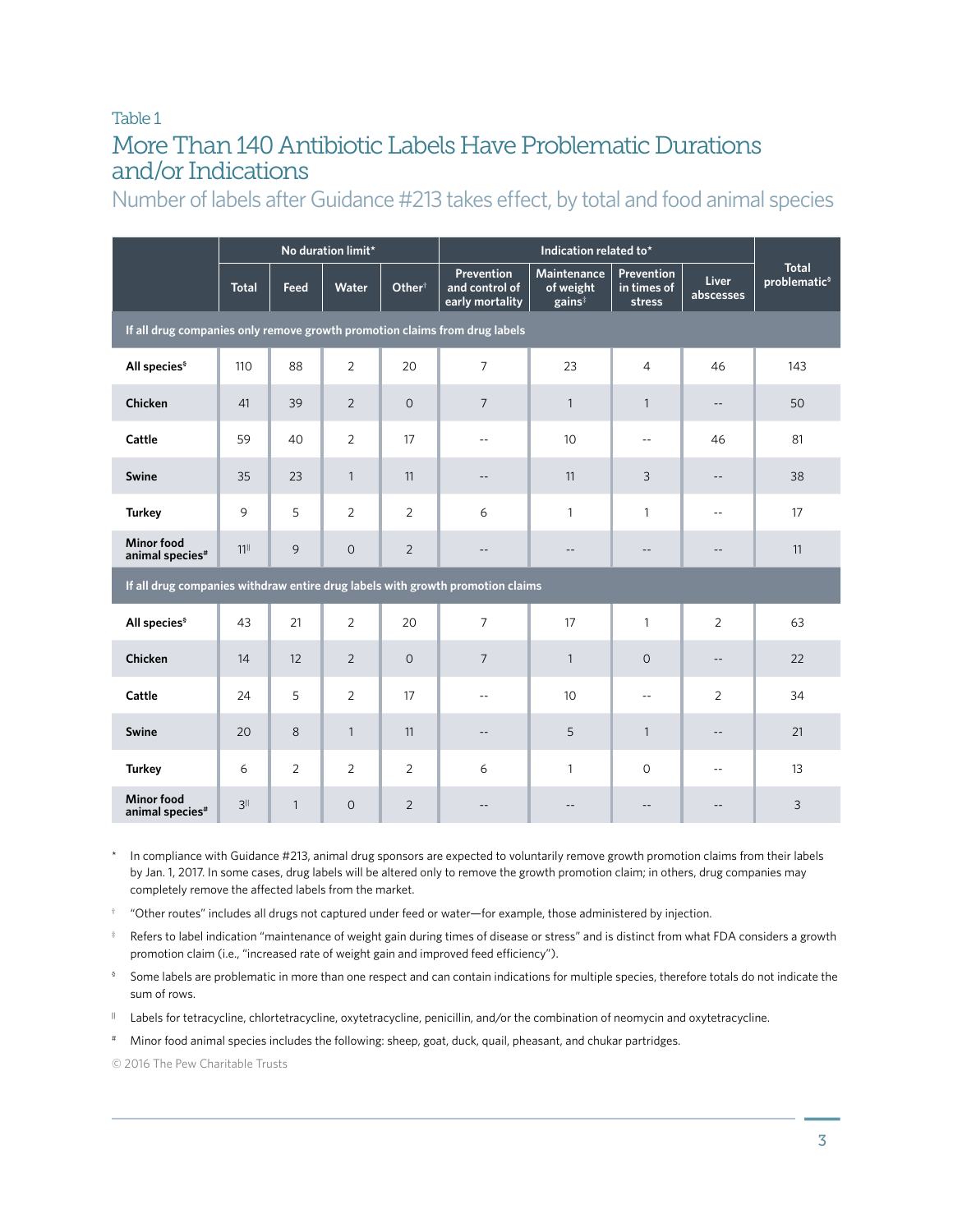# Figure 1 Tylosin and Tetracyclines Account for More Than Half of Labels Without Clear Durations of Use

Distribution of antibiotic products by drug type



Notes for Feed: Two NADA labels described the combination of hygromycin and tylosin, and therefore counted as two drugs.

Notes for Water and Other Routes: Two NADA labels are for water: one for chlortetracycline and the other for tetracycline. "Other routes" includes all drugs not captured under feed or water—for example, those administered by injection.

© 2016 The Pew Charitable Trusts

Notably, for many of these problematic antibiotic labels with no defined duration, other labels exist for the same or similar indications in the same animal species that do specify a duration of use. Therefore, scientifically based duration limits are available, although product-specific differences have to be considered, for example in administration routes (i.e., via feed, water, or other routes such as injection) or product formulation. In fact, for the most common antibiotics lacking a specified duration (i.e., sulfonamides, chlortetracycline, oxytetracycline, tylosin, lincomycin, virginiamycin, and penicillin), the majority of available labels clearly define durations. (See Figure 2.)

In addition, a few labels specify durations of use far exceeding two or three weeks. For example, some labels for tylosin in feed list an administration of up to six weeks for the treatment and control of swine dysentery. Finally, some problematic labels have duration limits that are tied to poorly defined external factors, such as during "times of stress."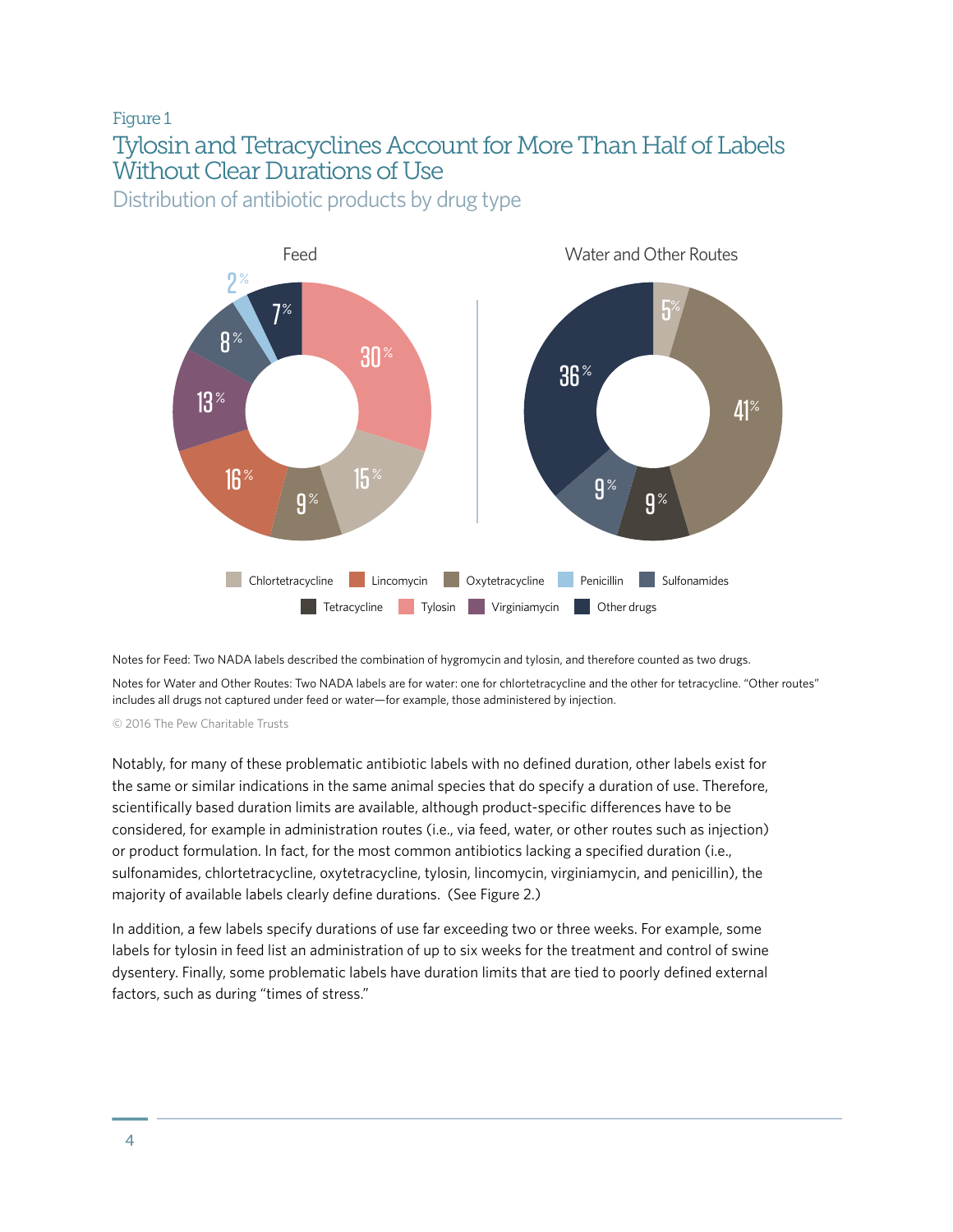# Figure 2 Most Antibiotic Labels Do Specify a Period of Use

Number with and without specified durations by drug type, food animal species, and route of administration



Note: "Other routes" includes all drugs not captured under feed or water—for example, those administered by injection. © 2016 The Pew Charitable Trusts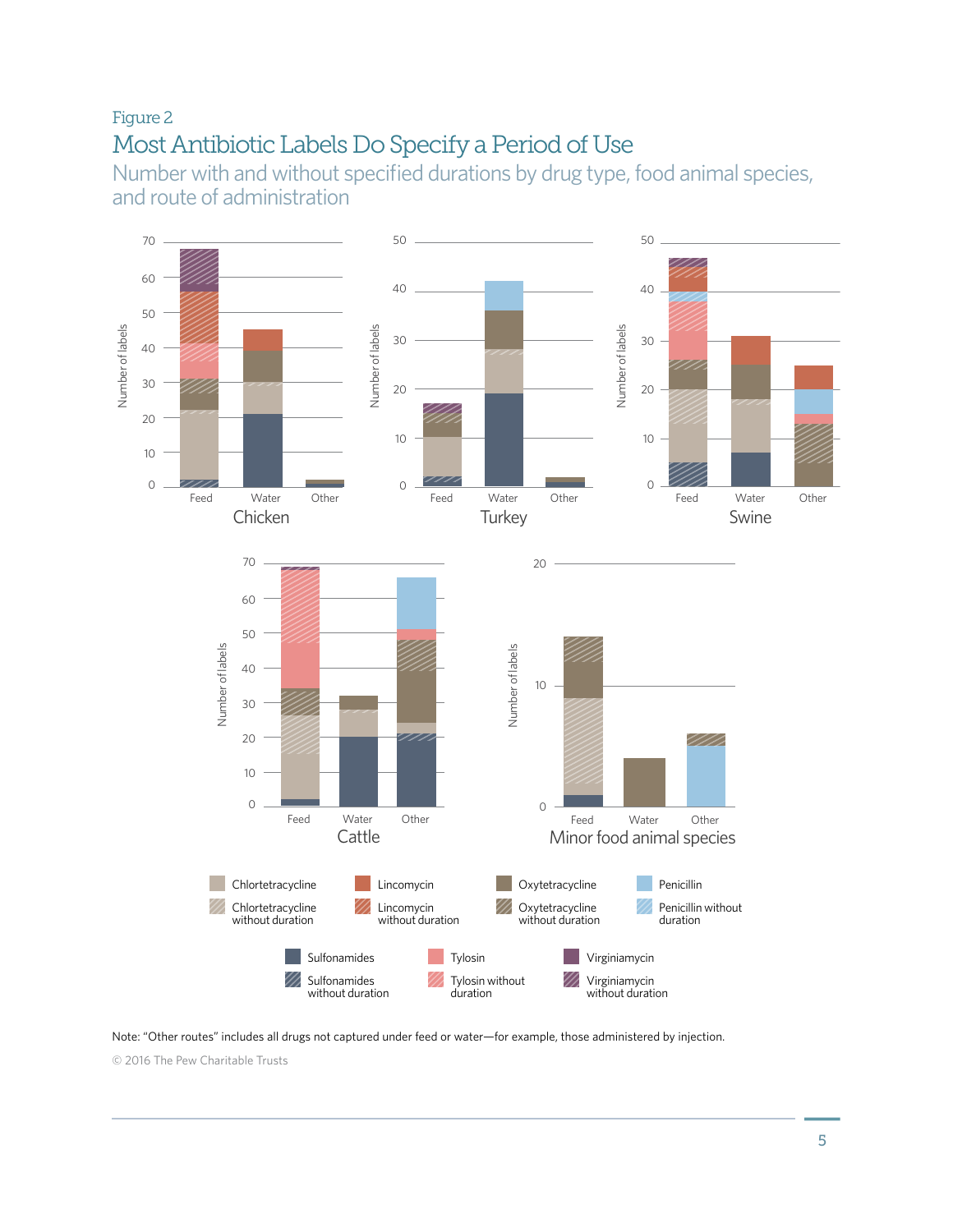It is important to note that addressing the problematic labels described here will not lead to undue treatment shortages for minor food-producing species such as sheep and goats. Only 11 of the labels without a defined duration are approved for these species and largely represent drugs such as tetracyclines, for which a number of well-defined labels also exist.

FDA has stated publicly that it "believes long-term or open-ended use of medically important antibiotics is a significant stewardship issue" and has announced plans to seek stakeholder input on this subject.<sup>7</sup> The agency committed to gathering feedback as early as in summer 2015 and should now take concrete steps to ensure that the labels of all medically important antibiotics have clearly defined duration limits that are scientifically based and consistent with judicious use practices.

# Specific indications

Using antibiotics judiciously requires choosing the right drug for a given health problem,<sup>8</sup> which in turn means that indications should be specific enough to guide veterinarians. Although most labels indicate usage for a specific pathogen or disease, others either do not have clear indications or have ones that are problematic:

- **Maintenance of weight gain:** Twenty-three drug labels include indications for the maintenance of weight gain during disease or times of stress. In these cases, the antibiotic is used to achieve a production outcome rather than to treat or prevent a specific disease.
- **Prevention or control of early mortality:** Seven drug labels include indications in this category. FDA should ensure that labels reflect the specific disease behind early mortality.
- **Disease prevention during times of stress:** Four drug labels include indications related to this condition. Antibiotic use necessitated solely by the presence of stress may be avoidable and needs to be reconsidered.
- **Questionable disease or condition:** In addition to the above examples, some labels specify antibiotic use that may not be medically necessary or appropriate. For example, 46 labels include indications related to reducing the prevalence of liver abscesses in cattle, which is primarily a management-related condition typically caused by grain overload as a result of the feeding regimen. In this case, antibiotic use is not primarily directed at ensuring the health and well-being of the animal but at reducing economic losses caused by liver condemnation at slaughter, which means the liver cannot be sold for human consumption.<sup>9</sup>

# **Dosage**

Using antibiotics judiciously means choosing the right dosage regimen to ensure efficacy and minimize the risk of resistance. Not all drug labels, however, provide veterinarians with a clearly defined dosage. For example, of the drugs that are not administered via feed or drinking water, almost 25 percent do not specify a narrowly defined dosage directly connected to the animal's weight. In addition, 14 labels for drugs given in feed, four for drugs given in water, and 12 for drugs administered through other routes have an excessively wide dosage range.10 (See Table 2.) It may not be feasible in all cases to specify a narrow dose tied to the weight of the animal and in some instances veterinarians may have to adjust dosages based on the specifics of a case; however, because selecting the right dosage is central to ensuring efficacy, labels that do not specify dosage based on an animal's weight or provide for an inordinately wide dosage range should be critically reviewed to ensure they are consistent with FDA criteria for judicious use.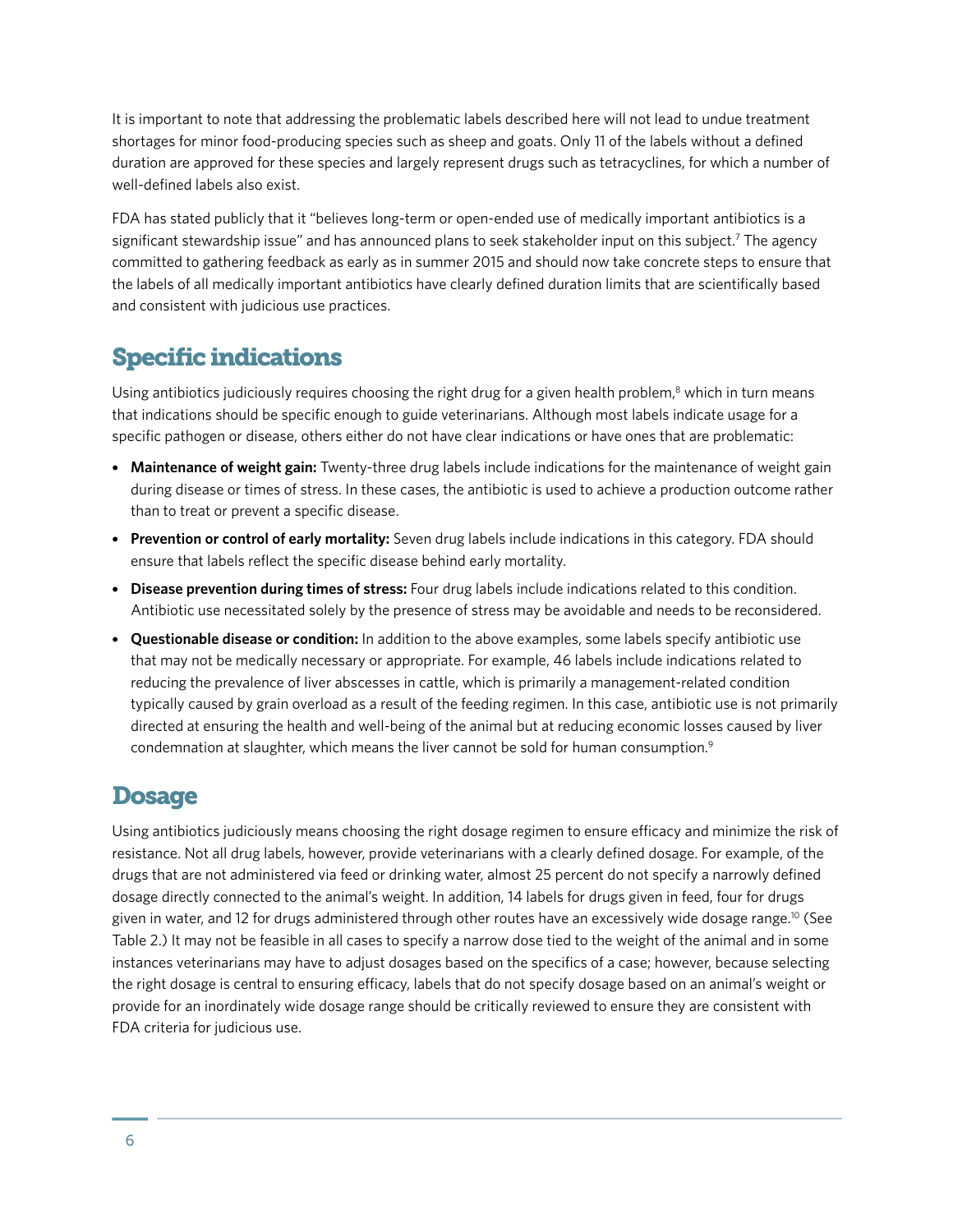#### Table 2

# Many Antibiotic Labels Include Problematic Dosing Information

After Guidance #213 takes effect, the number of labels without well-defined dosages by administration route and food animal species

|                                                                                |                                        | Feed*                      |                                               |                                        | Water*                  |                                               | Other <sup>†</sup>                     |                         |                                               |  |  |  |  |
|--------------------------------------------------------------------------------|----------------------------------------|----------------------------|-----------------------------------------------|----------------------------------------|-------------------------|-----------------------------------------------|----------------------------------------|-------------------------|-----------------------------------------------|--|--|--|--|
|                                                                                | <b>Dosage</b><br>not tied to<br>weight | Wide<br>dosage<br>$range*$ | <b>Number</b><br>of existing<br><b>labels</b> | <b>Dosage</b><br>not tied to<br>weight | Wide<br>dosage<br>range | <b>Number</b><br>of existing<br><b>labels</b> | <b>Dosage</b><br>not tied to<br>weight | Wide<br>dosage<br>range | <b>Number</b><br>of existing<br><b>labels</b> |  |  |  |  |
| If all drug companies only remove growth promotion claims from drug labels     |                                        |                            |                                               |                                        |                         |                                               |                                        |                         |                                               |  |  |  |  |
| All species <sup>§</sup>                                                       | 131                                    | 14                         | 150                                           | 76                                     | $\overline{4}$          | 106                                           | 23                                     | 12                      | 141                                           |  |  |  |  |
| Chicken                                                                        | 71                                     | $\circ$                    | 71                                            | 57                                     | $\circ$                 | 64                                            | 9                                      | 2                       | 12                                            |  |  |  |  |
| Cattle                                                                         | 53                                     | 8                          | 70                                            | $\overline{4}$                         | $\circ$                 | 47                                            | 11                                     | 10                      | 122                                           |  |  |  |  |
| Swine                                                                          | 30                                     | 6                          | 49                                            | 10                                     | $\mathbf{1}$            | 70                                            | $\mathbf{1}$                           | $\Omega$                | 42                                            |  |  |  |  |
| <b>Turkey</b>                                                                  | 18                                     | $\circ$                    | 18                                            | 39                                     | 3                       | 57                                            | 9                                      | $\mathbf{1}$            | 12                                            |  |  |  |  |
| <b>Minor food</b><br>animal species                                            | 12 <sup>s</sup>                        | $\mathbf{1}$               | 18                                            | $\overline{O}$                         | $\circ$                 | 26                                            | $2^{\parallel}$                        | 6#                      | 14                                            |  |  |  |  |
| If all drug companies withdraw entire drug labels with growth promotion claims |                                        |                            |                                               |                                        |                         |                                               |                                        |                         |                                               |  |  |  |  |
| All species <sup>§</sup>                                                       | 50                                     | $\mathbf{1}$               | 58                                            | 75                                     | $\overline{4}$          | 105                                           | 23                                     | 12                      | 141                                           |  |  |  |  |
| Chicken                                                                        | 25                                     | $\mathbf{O}$               | 25                                            | 56                                     | $\circ$                 | 63                                            | 9                                      | $\overline{2}$          | 12                                            |  |  |  |  |
| Cattle                                                                         | 16                                     | $\circ$                    | 21                                            | 4                                      | $\circ$                 | 47                                            | 11                                     | 10                      | 122                                           |  |  |  |  |
| Swine                                                                          | 14                                     | $\circ$                    | 18                                            | 10                                     | $\mathbf{1}$            | 70                                            | $\mathbf{1}$                           | $\circ$                 | 42                                            |  |  |  |  |
| <b>Turkey</b>                                                                  | 3                                      | $\Omega$                   | 3                                             | 39                                     | 3                       | 57                                            | 9                                      | $\mathbf{1}$            | 12                                            |  |  |  |  |
| <b>Minor food</b><br>animal species                                            | 3 <sup>s</sup>                         | $\mathbf{1}$               | 6                                             | $\overline{0}$                         | $\circ$                 | 25                                            | $2^{\parallel}$                        | 6#                      | 14                                            |  |  |  |  |

\* In compliance with Guidance #213, animal drug sponsors are expected to voluntarily remove growth promotion claims from their labels by Jan. 1, 2017. In some cases, drug labels will be altered only to remove the growth promotion claim; in others, drug companies may completely remove the affected labels from the market.

 $\dagger$  "Other routes" includes all drugs not captured under feed or water—for example, those administered by injection.

‡ For the purposes of this analysis, wide dosage ranges are defined as a range that equals or exceeds 100 percent (e.g., 100-200 milligrams per kilogram).

§ Labels for chlortetracycline, penicillin, and combinations of neomycin and oxytetracycline, as well as ormetoprim/sulfadimethoxine.

|| Labels for oxytetracycline alone and in combination with neomycin.

Labels for ceftiofur.

© 2016 The Pew Charitable Trusts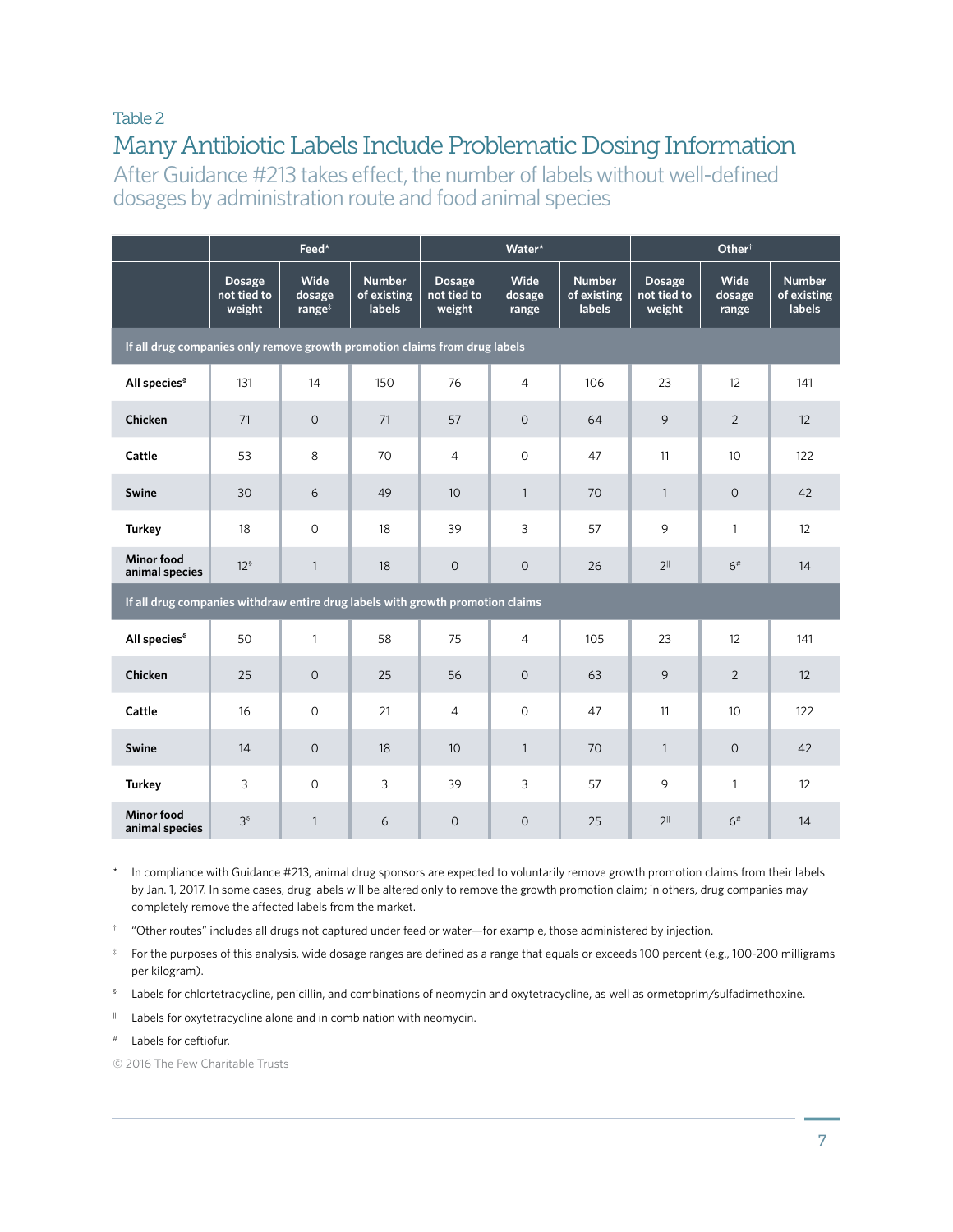### FDA needs to act

According to FDA data, the amount of medically important antibiotics sold for food-producing animals increased 23 percent between 2009 and 2014, the most recent year for which data are available.<sup>11</sup> It is therefore more important than ever that these lifesaving drugs be used judiciously.

Moreover, because potentially problematic labels will remain after full implementation of Guidance #213, it is crucial to take additional steps to address them now. This analysis shows that the problem is manageable and identifies the biggest issue areas, which can help FDA decide how to prioritize resources for the review and revision of antibiotic labels. For example, because use of feed drugs in ways that deviate from label instructions is illegal,<sup>12</sup> review of these labels may be a particular priority for FDA. As noted previously, addressing the problematic labels described here will not lead to undue treatment shortages for minor food-producing species, such as sheep and goats. Only a few of the problematic labels are approved for these species, and in most of these cases other treatment options exist. This is vital because treatment options are limited in minor species, and inhibiting them further could jeopardize animal welfare.

FDA has publicly committed to ensuring that labels follow the judicious use of antibiotics in food animals, in particular with respect to establishing appropriate durations of use. The agency should go further and announce a concrete plan and timeline for making all label revision changes—regarding duration limits and other aspects of appropriate use—as quickly as possible and follow through accordingly.

# **Methodology**

**Data source.** FDA provided Pew a data set in March 2016, consisting of drug label information for all medically important animal antibiotics approved for use in food-producing species in the U.S., including currently marketed drugs and those not being marketed. The data were sourced from the database informing the **[Animal Drugs @ FDA](http://www.accessdata.fda.gov/scripts/animaldrugsatfda/)** website. Additionally, the analysis incorporated supplemental data, also sourced from FDA's animal drug database, in August 2016. Notably, there can be a delay between when changes, including withdrawals, are made to labels and when they are reflected in relevant databases. Therefore, data searches in other databases (e.g., Food Animal Drug Residue Avoidance & Databank) may yield slightly different results.

**Data coding.** Coding was complicated by the fact that the same product may be approved for a variety of indications in several species. To standardize counting, each unique combination of New Animal Drug Application (NADA) number for pioneer drugs, or Abbreviated New Animal Drug Application (ANADA) number for generics, and species was counted as a label. Each label was coded for dosage, duration, and indication using a set of categorical variables. If a label consisted of multiple indications (potentially with separate dosages and durations for each one), coding was based on the least-defined value excluding growth promotion indications (labels containing growth promotion uses were counted separately, and all of these claims were excluded from the analysis). The values were not necessarily linked by indication, meaning that values coded for dosage and duration may be associated with different indications on the same label.

**Growth promotion labels.** In compliance with Guidance #213, animal drug sponsors are expected to voluntarily remove growth promotion claims from their labels by Jan. 1, 2017. No growth promotion claims were included in this analysis. In some cases, drug companies may completely remove the affected labels from the market; in others, drug labels will be altered only to remove the growth promotion claim. To evaluate the likely label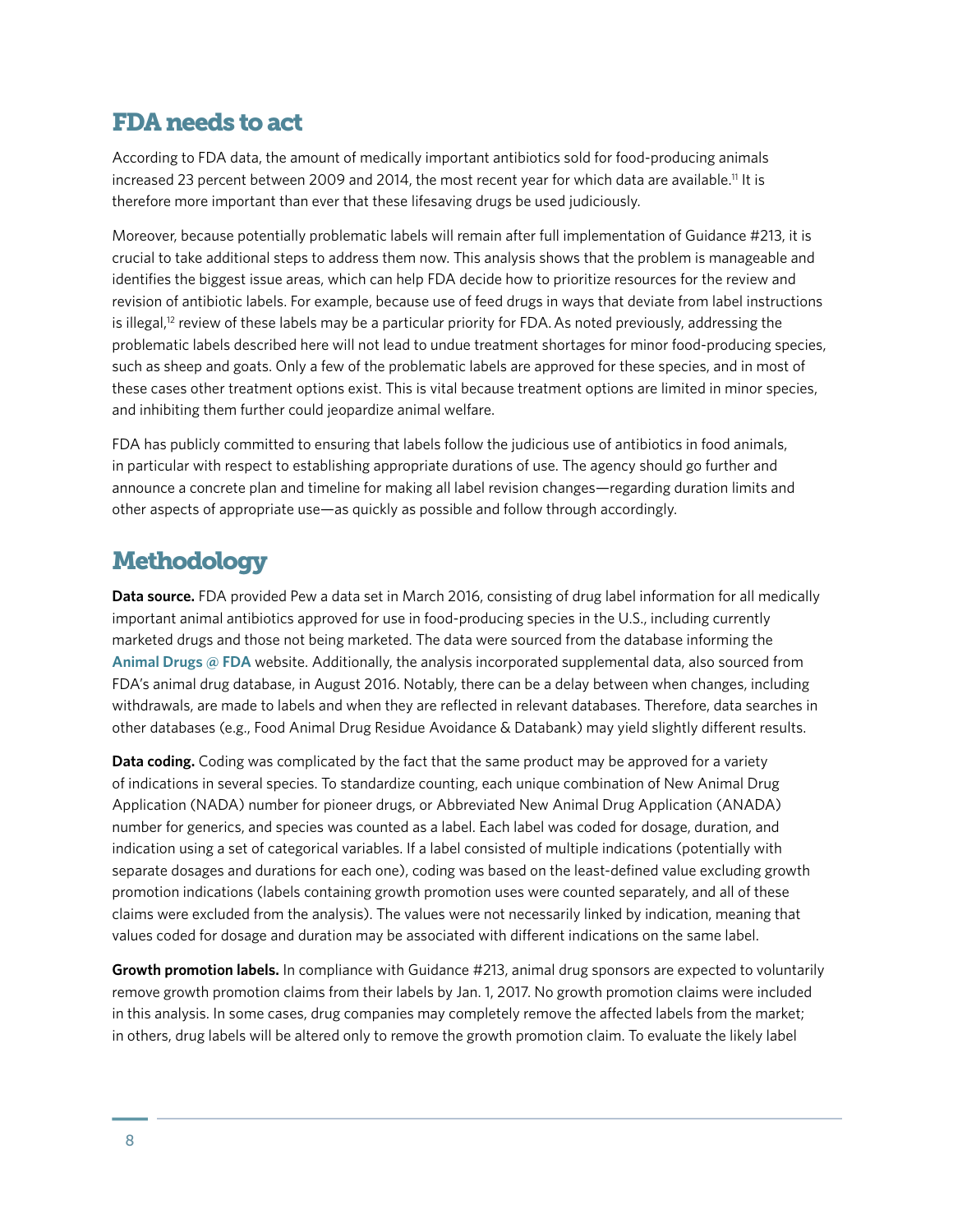landscape after Jan. 1, drug labels that include growth promotion claims were identified separately from those that do not; this permits a separate analysis for theoretical situations in which every affected drug company completely removes affected labels from the market and companies remove only growth promotion claims and otherwise keep all of the labels unaltered.

**Dosage.** Dosages were categorized by whether they were tied to animal weight. Labels were grouped by whether weight was presented as a single value or a range. Labels indicating that a single dose be given to newborn animals were considered tied to the weight of the animal. Labels with a narrow dosage range were defined as those with less than 100 percent variance and tied to the weight of the animal. Labels with wide dosage ranges were defined as those with greater than 100 percent variance and were tied to the weight of the animal.

**Combination products.** Products that contained two or more active ingredients were coded based on the medical importance of the antibiotics: If the product had two medically important antibiotics, the label was coded accordingly; if the product contained one medically important antibiotic and one or more other active ingredients (e.g., non-medically important antibiotics; nonsteroidal anti-inflammatory drugs), the label was coded based on the medically important antibiotic only.

**Data analysis.** Numbers of labels for the various categories displayed in the summary tables were counted manually. Separate counts were included for cattle, chicken, turkey, swine, and minor food animal species, such as sheep and goats. If labels had the same NADA/ANADA number but were associated with different species, each label was counted separately. Duplicate labels (multiple entries with the same NADA/ANADA number and species) were removed.

Specific label considerations:

- **Feed drugs** are those labeled "Medicated feed" or "Type A medicated feed."
- **Water drugs** are a subset of those with "Liquid," "Liquid (solution)," "Powder," and "Soluble powder" dosage forms with "Oral," "Oral via drinking water," and "Per os" administration routes. For drugs in these categories, label instructions were reviewed for the specification of the administration in water, and only those products with clear instructions for use in drinking water were counted as water drugs.
- **Other routes of administration.** This category included all labels not captured under feed or water drugs. Notably, labels that specified use for drenching and/or use in drinking water were counted as water drugs, and labels that specified use only for drenching were captured under the "other routes" category.
- **Labels with no instructions.** Several labels were found to have no usage information on label indications. After cross-checking with **[Animal Drugs @ FDA](http://www.accessdata.fda.gov/scripts/animaldrugsatfda/)**, these labels have information only on tolerances and no instruction on how to use the drug.
- **Withdrawn drugs.** Drugs voluntarily withdrawn by sponsors were identified using FDA's Section 6.0— Voluntary Withdrawal list (January 2016) from the Approved Animal Drug Products (Green Book).13
- **Quality control.** Pew staff duplicated all steps of data coding and analysis to ensure quality control. After the data were coded, values were compared and discrepancies resolved. Then, all data were independently crosschecked by a third Pew staff person. The data set was cross-checked with **[Animal Drugs @ FDA](http://www.accessdata.fda.gov/scripts/animaldrugsatfda/)**.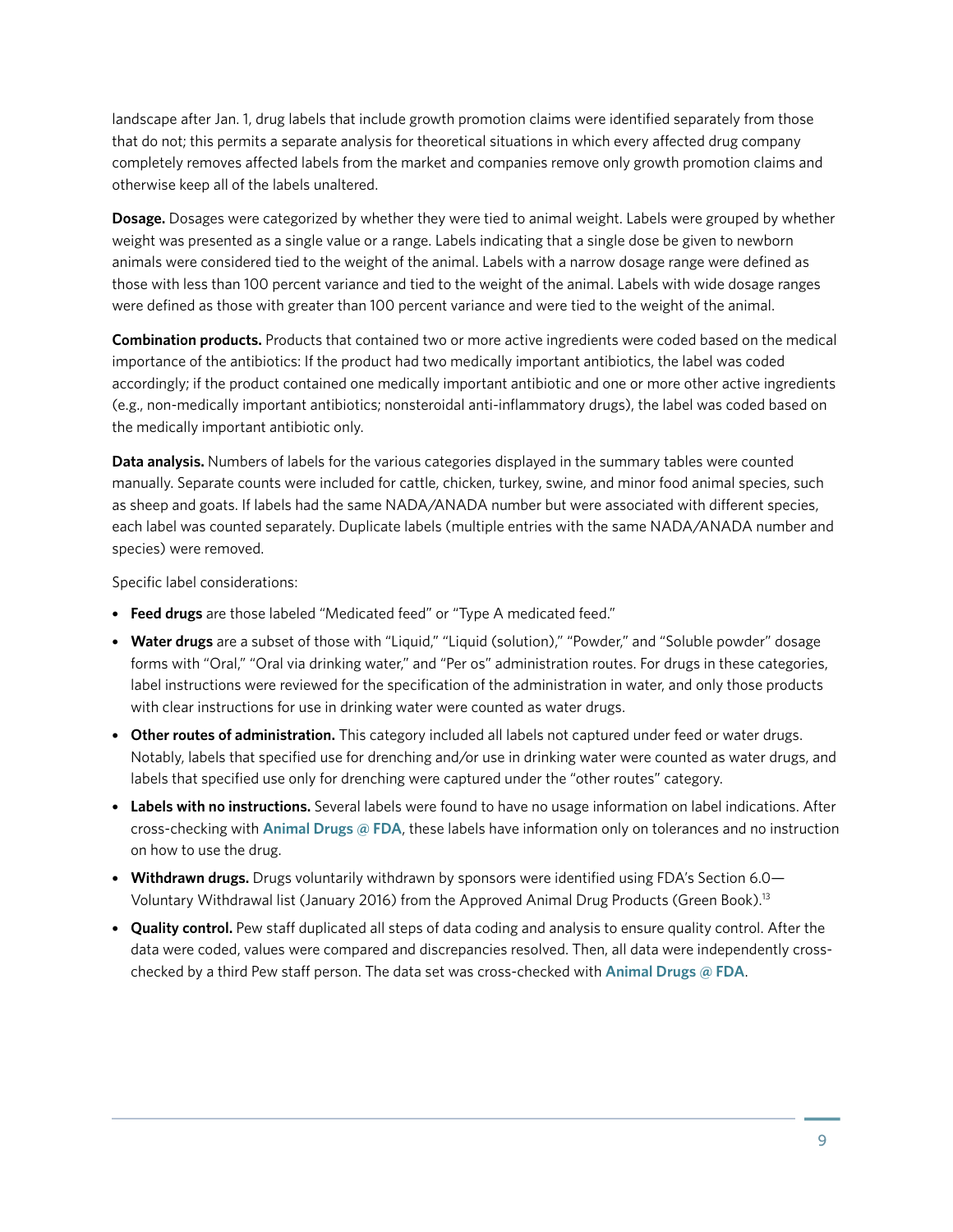### External reviewers

The issue brief benefited from the insights and expertise of external peer reviewers Jim Riviere, D.V.M., Ph.D., the MacDonald Chair in Veterinary Medicine, Distinguished Professor, Kansas State University, and Mark Papich, D.V.M, M.S., Dipl. ACVCP, Burroughs Wellcome Fund Professor, Veterinary Pharmacology, North Carolina State University. Neither the peer reviewers nor their organizations necessarily endorse the conclusions provided in this report.

### Acknowledgments

The findings and conclusions in this issue brief are those of the authors only. The authors are grateful to the Food and Drug Administration's Center for Veterinary Medicine for its technical assistance and feedback on this analysis. We would also like to thank the following Pew colleagues for their valuable contributions to this report: Kyle Kinner for his strategic advice; Timothy Cordova for his thorough efforts on data-checking; and Demetra Aposporos, Laurie Boeder, Heather Cable, Erika Compart, Jennifer V. Doctors, Bailey Gregory, Aesah Lew, Bernard Ohanian, Katherine Portnoy, and Liz Visser for their editorial input and production assistance.

## Endnotes

- 1 Food and Drug Administration, "Guidance for Industry #213: New Animal Drugs and New Animal Drug Combination Products Administered in or on Medicated Feed or Drinking Water of Food-Producing Animals—Recommendations for Drug Sponsors for Voluntarily Aligning Product Use Conditions With GFI #209," FDA Center for Veterinary Medicine (December 2013), [http://www.fda.](http://www.fda.gov/downloads/AnimalVeterinary/GuidanceComplianceEnforcement/GuidanceforIndustry/UCM299624.pdf) [gov/downloads/AnimalVeterinary/GuidanceComplianceEnforcement/GuidanceforIndustry/UCM299624.pdf](http://www.fda.gov/downloads/AnimalVeterinary/GuidanceComplianceEnforcement/GuidanceforIndustry/UCM299624.pdf).
- 2 Food and Drug Administration, "FDA Guidance for Industry #209: The Judicious Use of Medically Important Antimicrobial Drugs in Food-Producing Animals," FDA Center for Veterinary Medicine (April 13, 2012), [http://www.fda.gov/downloads/AnimalVeterinary/](http://www.fda.gov/downloads/AnimalVeterinary/GuidanceComplianceEnforcement/GuidanceforIndustry/UCM216936.pdf) [GuidanceComplianceEnforcement/GuidanceforIndustry/UCM216936.pdf](http://www.fda.gov/downloads/AnimalVeterinary/GuidanceComplianceEnforcement/GuidanceforIndustry/UCM216936.pdf).
- 3 American Veterinary Medical Association, "Judicious Therapeutic Use of Antimicrobials," accessed Aug. 1, 2016, [https://www.avma.org/](https://www.avma.org/KB/Policies/Pages/Judicious-Therapeutic-Use-of-Antimicrobials.aspx) [KB/Policies/Pages/Judicious-Therapeutic-Use-of-Antimicrobials.aspx.](https://www.avma.org/KB/Policies/Pages/Judicious-Therapeutic-Use-of-Antimicrobials.aspx) The AVMA has its own set of judicious use principles, including: "Therapeutic exposure to antimicrobials should be minimized by treating only for as long as needed for the desired clinical response"; "Regimens for antimicrobial treatment, control, or prevention of disease should be based upon current scientific and clinical principles, such as microbiological and pharmacological tenets"; and "Antimicrobial use should be confined to appropriate clinical indications. Inappropriate uses such as for uncomplicated viral infections should be avoided."
- 4 OIE (World Organisation for Animal Health), *OIE International Standards on Antimicrobial Resistance* (2003), [http://www.oie.int/doc/ged/](http://www.oie.int/doc/ged/D12196.PDF) [D12196.PDF](http://www.oie.int/doc/ged/D12196.PDF).
- 5 For the purposes of this analysis, a "label" is a unique combination of NADA/ANADA number and species; labels not currently approved are excluded while pioneer and generic drugs are considered separately. See methodology.
- 6 Food and Drug Administration, "FDA Fact Sheet: Veterinary Feed Directive Final Rule and Next Steps," last modified Dec. 17, 2015, [http://](http://www.fda.gov/AnimalVeterinary/DevelopmentApprovalProcess/ucm449019.htm) [www.fda.gov/AnimalVeterinary/DevelopmentApprovalProcess/ucm449019.htm.](http://www.fda.gov/AnimalVeterinary/DevelopmentApprovalProcess/ucm449019.htm)
- 7 Ibid and Docket No. FDA-2016-D-2635, 81 FR 63187, [https://www.federalregister.gov/documents/2016/09/14/2016-21972/the](https://www.federalregister.gov/documents/2016/09/14/2016-21972/the-judicious-use-of-medically-important-antimicrobial-drugs-in-food-producing-animals-establishing)[judicious-use-of-medically-important-antimicrobial-drugs-in-food-producing-animals-establishing](https://www.federalregister.gov/documents/2016/09/14/2016-21972/the-judicious-use-of-medically-important-antimicrobial-drugs-in-food-producing-animals-establishing).
- 8 Food and Drug Administration, "FDA Fact Sheet: Veterinary Feed Directive Final Rule and Next Steps," last modified Dec. 17, 2015, [http://](http://www.fda.gov/AnimalVeterinary/DevelopmentApprovalProcess/ucm449019.htm) [www.fda.gov/AnimalVeterinary/DevelopmentApprovalProcess/ucm449019.htm.](http://www.fda.gov/AnimalVeterinary/DevelopmentApprovalProcess/ucm449019.htm)
- 9 T.G. Nagaraja and Kelly F. Lechtenberg, "Liver Abscesses in Feedlot Cattle," *Veterinary Clinics of North America: Food Animal Practice* 23, no. 2 (2007): 351–69,<http://www.ncbi.nlm.nih.gov/pubmed/17606156>; and T.G. Nagaraja and M.M. Chengappa, "Liver Abscesses in Feedlot Cattle: A Review," *Journal of Animal Science* 76, no. 1 (1998): 287–98, <http://www.ncbi.nlm.nih.gov/pubmed/9464910>.
- 10 For the purposes of this analysis, wide dosage ranges are defined as a variation that equals or exceeds 100 percent (e.g., 100-200 milligrams per kilogram).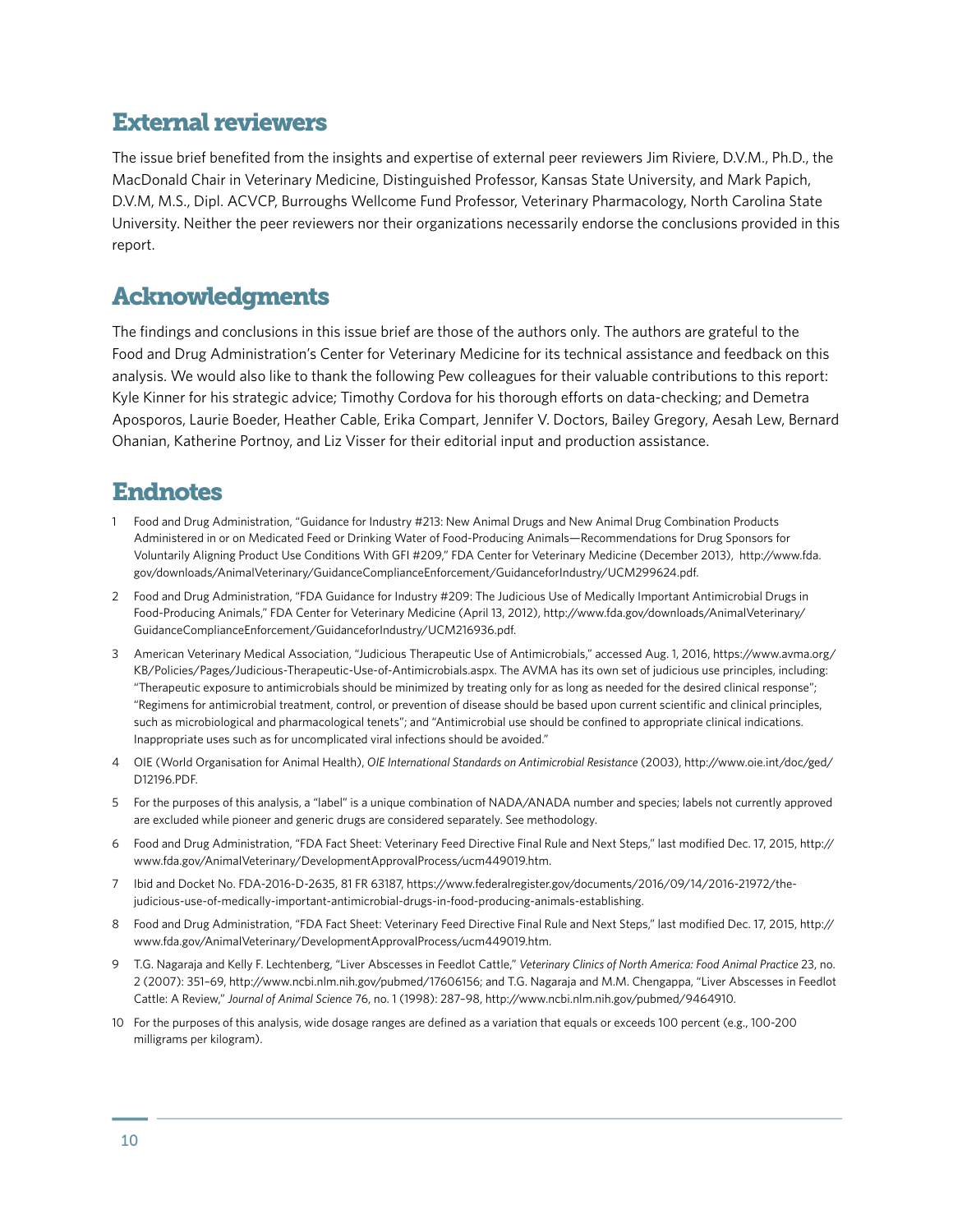- 11 Food and Drug Administration, *2014 Summary Report on Antimicrobials Sold or Distributed for Use in Food-Producing Animals* (December 2015), [http://www.fda.gov/downloads/ForIndustry/UserFees/AnimalDrugUserFeeActADUFA/UCM476258.pdf.](http://www.fda.gov/downloads/ForIndustry/UserFees/AnimalDrugUserFeeActADUFA/UCM476258.pdf)
- 12 Food and Drug Administration, "Animal Medicinal Drug Use Clarification Act of 1994 (AMDUCA)," last modified Dec. 9, 2014, [http://](http://www.fda.gov/AnimalVeterinary/GuidanceComplianceEnforcement/ActsRulesRegulations/ucm085377.htm) [www.fda.gov/AnimalVeterinary/GuidanceComplianceEnforcement/ActsRulesRegulations/ucm085377.htm](http://www.fda.gov/AnimalVeterinary/GuidanceComplianceEnforcement/ActsRulesRegulations/ucm085377.htm). In the United States, veterinarians may prescribe animal drugs for use in ways other than those described on the label under certain circumstances (e.g., different dosage or duration of use); however, feed drugs are excluded from those exemptions.
- 13 Food and Drug Administration, *Section 6.0 Voluntary Withdrawal* (January 2016), [http://www.fda.gov/downloads/AnimalVeterinary/](http://www.fda.gov/downloads/AnimalVeterinary/Products/ApprovedAnimalDrugProducts/UCM042864.pdf) [Products/ApprovedAnimalDrugProducts/UCM042864.pdf.](http://www.fda.gov/downloads/AnimalVeterinary/Products/ApprovedAnimalDrugProducts/UCM042864.pdf)